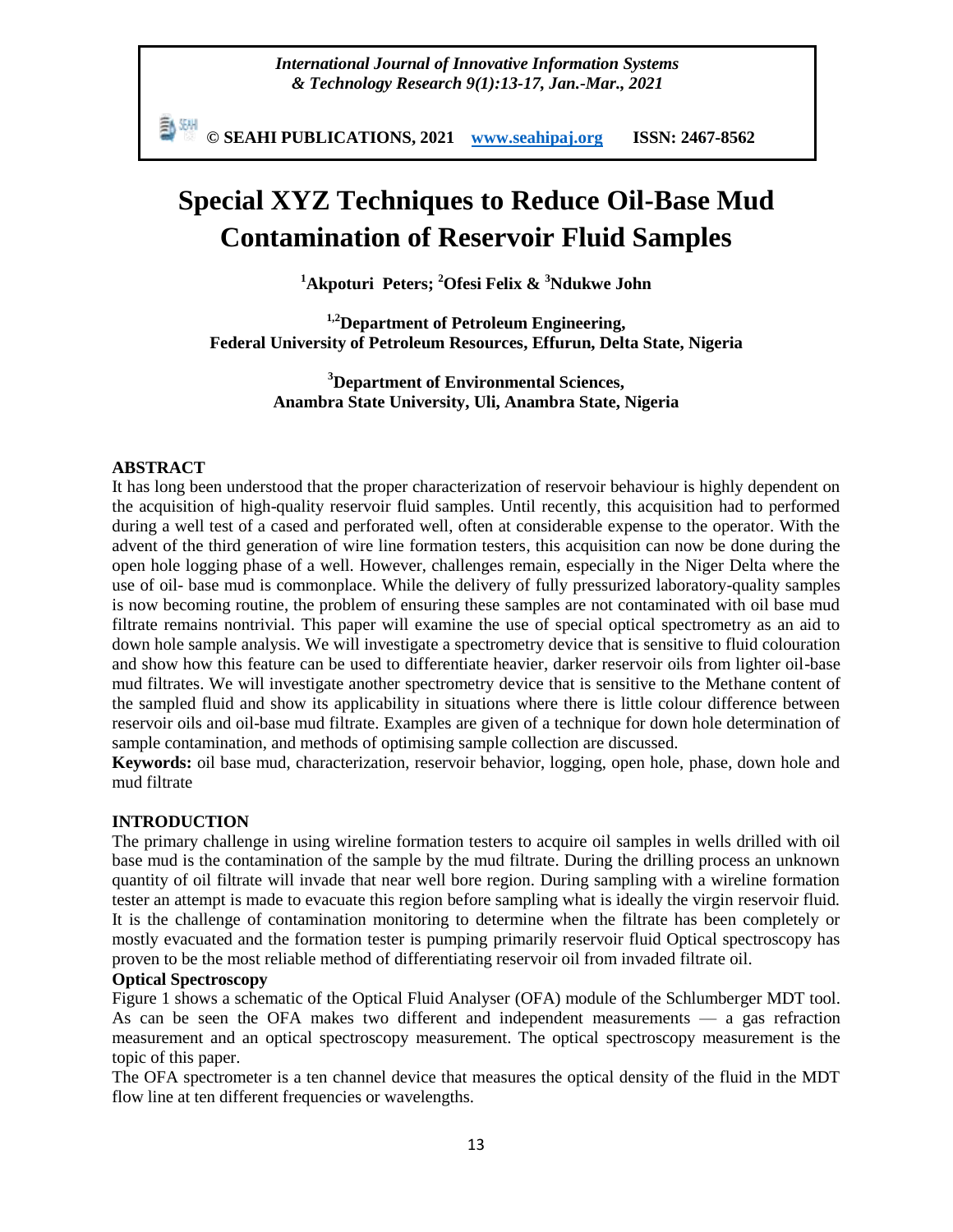Figure 2 shows both the approximate location of the channels in the optical spectrum as well as how common reservoir fluids fit on this spectrum there are a few points to be noted. In the shorter wavelength (visible) portion of the spectrum there are significant differences in the spectral response of different oils. Intuitively this makes sense as, to the naked eye, oils can have a wide variety of colours, ranging from almost completely clear condensates through yellow and brown oils to black heavy oils. Further up the spectrum in the longer wavelengths it can be seen that the oils all have a fairly similar response, with a common peak at about 1725 nm — the so-called Oil Peak. This OD peak, well outside the visible spectrum, is a function of the resonant frequency of the C-H bond in hydrocarbon.

## **Optical Fluid Analyser Interpretation**

Traditional OFA interpretation has relied on the difference in colour between mud filtrate and reservoir oil to allow differentiation between the two fluids and to predict contamination. It is assumed that in the majority of cases the mud filtrate will be of lighter colour than the reservoir oil and this usually holds true for black oil reservoirs. It would be expected, then, that as the near wellbore region is gradually evacuated using the Pump Out Module, that the optical density of the flow line fluid would start low and gradually build until it reached some stable level. Once this stable level is reached the engineer would infer that minimum contamination levels had been reached and therefore sample bottles could be opened.

Extensive work as been done in modeling this build up in optical density (Reference 8 and 9) and it has been found that this build up is an exponential of time raised to the power of /l2 such that:

$$
OD = A \cdot \frac{F}{(t^{5/12})}
$$

Where A is the optical density of the reservoir oil that would be measured if contamination was zero. F is a fitting factor that allows the model to be fit anywhere along the buildup.

If we can assume that the differences in colouration are based solely on contamination, a reasonable assumption, then contamination level, can be calculated as:

 $(A - (3D))$  $C = (2)$ 

Where C, is the contamination at time t and OD, is the measured optical density at time t. With this equation it is possible to not only to determine contamination at present time, but by extrapolating the fit in Equation 1 it is possible to determine contamination at a future time. The more practical application is to invert this and solve for how long it will take to reach a desired level of contamination. Note that this interpretation can be done on any of the OFA channels but is most commonly done on those channels that are in the visible portion of the NIR spectrum.

The above noted algorithm is implemented in the MDT welisite acquisition software using a program called 0CM (Oil Base Contamination Monitor). With this software the Field Engineer is able to specify the beginning and end of the fitting interval as well as specify a target level of sample contamination, An example of the real time weilsite output from this software is shown in Figure 4.

#### **Contamination Determination from the Non-visible Spectrum**

The previous technique to quantify sample contamination has relied on two key points:

1. There is a significant colour difference between the reservoir fluid and the filtrate.

2. The reservoir fluid is darker than the filtrate

In many instances the above criteria are well met. However, in many light hydrocarbon developments such as condensates or volatile oils, the reservoir oil can be lighter than, or very similar to, the filtrate oil. In this case an alternate method is required in order to differentiate the fluids.

Figure 3 is a close-up of the spectral response around the oil peak. There are three curves plotted: dead oil, pure CH4 Methane and live crude oil. As can be seen, a peak that is a function solely of methane joins the traditional oil peak at 1725 nm. This difference is due to the fact that CH4 is the only hydrocarbon molecule that has a single Carbon atom and therefore has no Carbon-Carbon bond.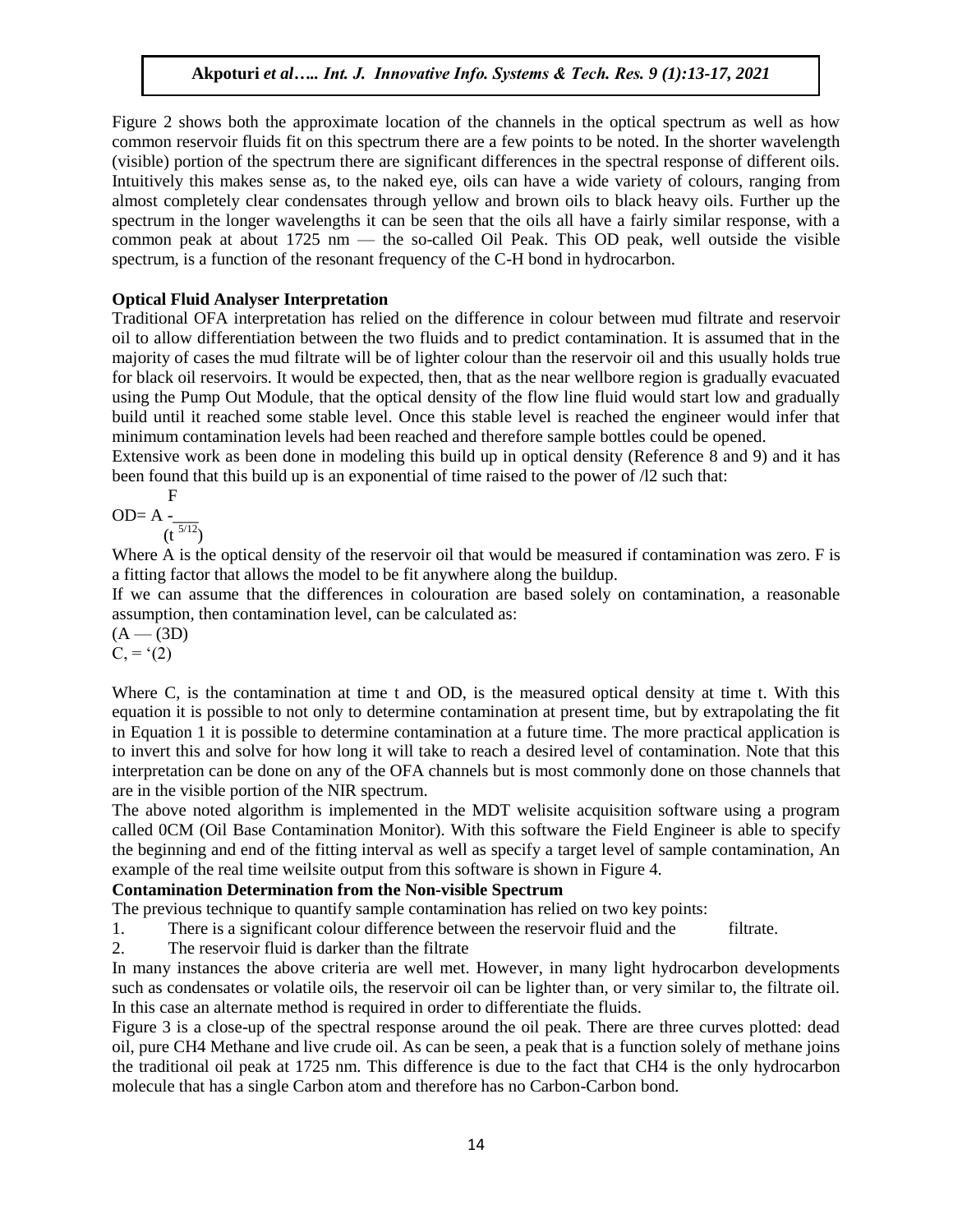It is a reasonable to state that, for the purposes of oil differentiation, the filtrate will behave as dead oil that is the filtrate will have no (or very little) Methane content.

The reservoir oil will have some, higher, concentration of Methane. This assumption will be dependent on the elapsed time from the invasion process and on the propensity of the Methane to diffuse from the virgin to the invaded zone. This assumption is a key factor that will allow the determination of contamination from Methane content much as was done in the visible spectrum.

#### **Live Fluid Analyser**

The ability to measure the Methane peak has been implemented in another MDT module, the Live Fluid Analyser (LFA). The LFA shares many characteristics of the OFA with the addition of a channel at 1650 nm, sensitive to the Methane peak discussed above. For contamination purposes, this channel is treated much like the channel in the visible spectrum of the OFA. An increase in OD is assumed to occur as the filtrate is evacuated. In the case of the Methane channel this increase is due to the gradual increase in gas content in the flow line as the relative concentration of reservoir fluid rises with respect to the filtrate.

It has been shown that the change in OD of the Methane channel also follows the same  $t^{5/12}$  build-up that is seen in the color bases channels so the same software algorithms can be applied.

#### **Scattering Corrections**

The fluids pumped by the pump-out module are rarely completely free of mud solids or formation sand. These solids will scatter the incident light from the OFA spectrometer and will therefore cause noise on the optical density data. This noise can be of such a magnitude that it will obscure the effects of the buildup. It is noted that this noise due to scattering is mostly wavelength independent so the amount of scattering will be constant across adjacent OFA channels. The scattering in one channel can therefore be easily removed by subtracting the data from a nearby channel. The OCM implementation of this is to subtract from any given channel the data from a channel that is two channels down. All build-ups presented in OCM are scattering corrected.

#### **Comparison with Laboratory Contaminations**

The litmus test of success for the contamination measurements discussed is their comparison to laboratory measurements made on the subsequently acquired samples. In comparing LFA and OFA derived contaminations with laboratory contaminations a number of caveats must be noted. The primary caveat is that for the two most common forms of-laboratory contamination monitoring, Gel Permeation Chromatography and Gas Chromatography the contamination is determined from a sample flashed to ambient and is percent contamination by weight. OFA and LFA contaminations are determined down hole on fluid at reservoir conditions and are assumed to be per cent volume contaminations,

When an MDT sample is taken to the lab a small amount, usually less than 5cc, is flashed off and the contamination is measured in the remaining liquid at ambient conditions. If the gas content is high then there can be a considerable difference in the contamination determinations. This is best illustrated with an example:

Assume a sample with GEC or GC contamination measured at 14.0%. Also assume that the subsequent PVT analysis determined that gas specific gravity is 0.8, oil specific gravity is 0.75 and solution GOR is 2000 scf/bbl.

If the lab analysis requires a flash-off of a 5 cc sample  $= 0.000031$  bbl. Therefore 2000 scf/bbl x 0.000031 bbl 0.062 scf of gas is liberated and lost,

At ambient this gas has mass =  $0.0763$  lb/scf x  $0.75$  x  $0.062$  scf=  $0.003548$  lbs = 1.61 lgrams.

The flashed oil sample of 5 cc at 0.8 specific gravity weighs 4 grams. 14% contamination means there is 0.56 grams of contaminant and correcting that back to the total original mass gives 0.56 grams 1 5.612 grams = 9.98% contamination.

The above example indicates that laboratory analysis will usually indicate a higher contamination level than the downhole methods employed by the LFA / OFA. Also, the difference between the downhole methods and the laboratory methods will increase as GOR increases. It should be noted that the above calculations assume that there is no contaminant lost when the gas is flashed off— a GOR oils where the contaminant may migrate into the gas phase or vice versa. Niger Delta Examples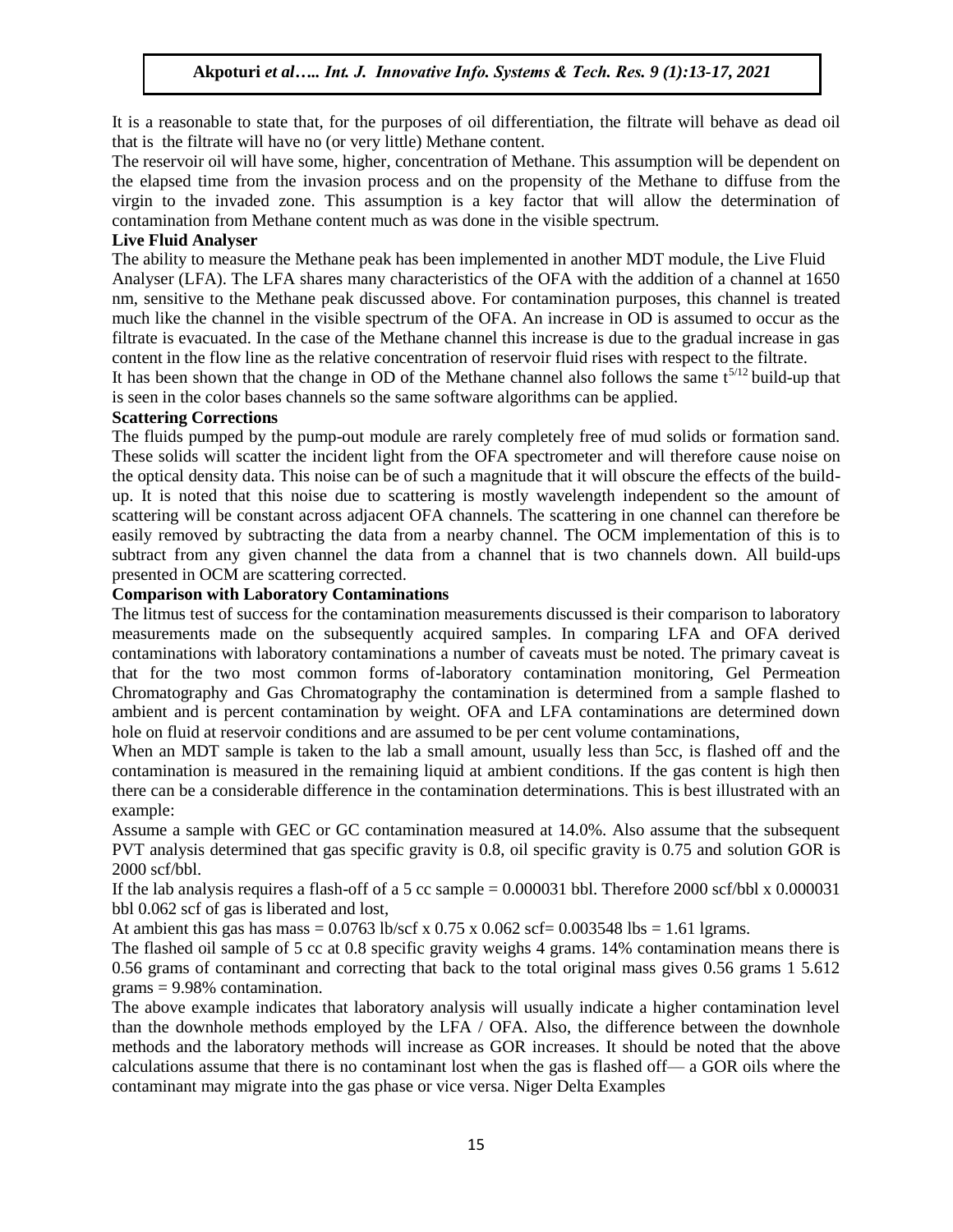#### **Example 1**

The 0CM output plot in Figure 4 was done on a point where two samples were taken. MDT pressure gradient was 0.34 psi/ft indicating a Black Oil. This is also supported by the channel I Optical Density of approximately 2.4. In an oil this dark it would be expected to get a build-up on both the colour and the Methane channels. This is indeed the case and both build-ups are of high quality which indicates a high degree of reliability in the data.

Both bottles were filled at the end of the pump sequence and the bottles calculated contaminations of 6.0% and 7.5% respectively — which corresponds well with the predicted contaminations of 6.5%

### **Example 2**

This 0CM plot in Figure 5 was done on a zone where MDT pressure gradient was 0.21 psi/ft indicating a lighter, volatile oil. In light oils such as this there can be a problem fitting a build-up to the colour based optical density channels. Such is the case here. The colour curves are unable to fit a build-up and there is only a build-up from the Methane curve.

Laboratory analysis of the sample acquired at the end of this pump sequence indicated a weight % contamination of 5%. This is compared to the 1.0% contamination level seen by the LFA and indeed should be higher as explained previously by the weight to volume conversion. Full PVT analysis of this sample remains outstanding so it is not possible to do the calculation to bring the laboratory weight % contamination back to a LFA volume % contamination.

#### **Example 3**

This OCM plot is taken from a reservoir with MDT pressure gradient of 0.24 psi/ft indicating a lighter volatile oil. There was sufficient colour contrast in this zone to derive a build-up on the colour channel as well as a build-up on the Methane channel. It should also be noted here that the build-up was able to fit over the event seen at approx 1600 seconds. This event was caused by plugging of the pump-out module that was cleared by halting the pump sequence and pumping from the borehole instead of the reservoir. Even with this glitch in the pump sequence the OCM was able to fit over the larger time frame and make contamination predications.

Laboratory analysis of the two samples acquired at the end of this pump sequence indicated a weight % contamination of 5% and 6% respectively. This is compared to the 9% volume contamination level seen by the Methane/ colour average curve seen in the plot.

Example 4

This OCM plot is taken from a reservoir with MDT pressure gradient of 0.30 psi/ft. It can be seen that the software was unable to fit a build-up curve to the raw data and therefore the software is unable to calculate a contamination. However, laboratory analysis of the oil base filtrate contamination found contaminations levels that were too small to measure (below 2.0%). It is thought that the particular characteristics of this zone (permeability, zone thickness, etc) allowed the filtrate to clean up very quickly and the build-up was lost in early time and obscured by solids arrival.

#### **RECOMMENDATIONS**

In order to maximise the chances of obtaining the best possible downhole contamination analysis, the following points should be noted.

• Pump speed should be kept at a constant speed so that the time based curve being fit to the raw data is directly correlateable to volume pumped

• Build-up calculations should be done on as many channels as possible and agreement between channels can be taken as a sign of the robustness of the measurement.

• A zone that exhibits no build-up with a subsequently flat OD vs Time curve can be assumed to have cleaned up very early and consideration can be given to opening the sample chambers.

• With darker reservoir oils the colour based analysis will often be sufficient to determine

contamination, however it sh.u4d be noted that the addition of a Methane based contamination will allow for a more robust determination of contamination and subsequently higher confidence in the data.